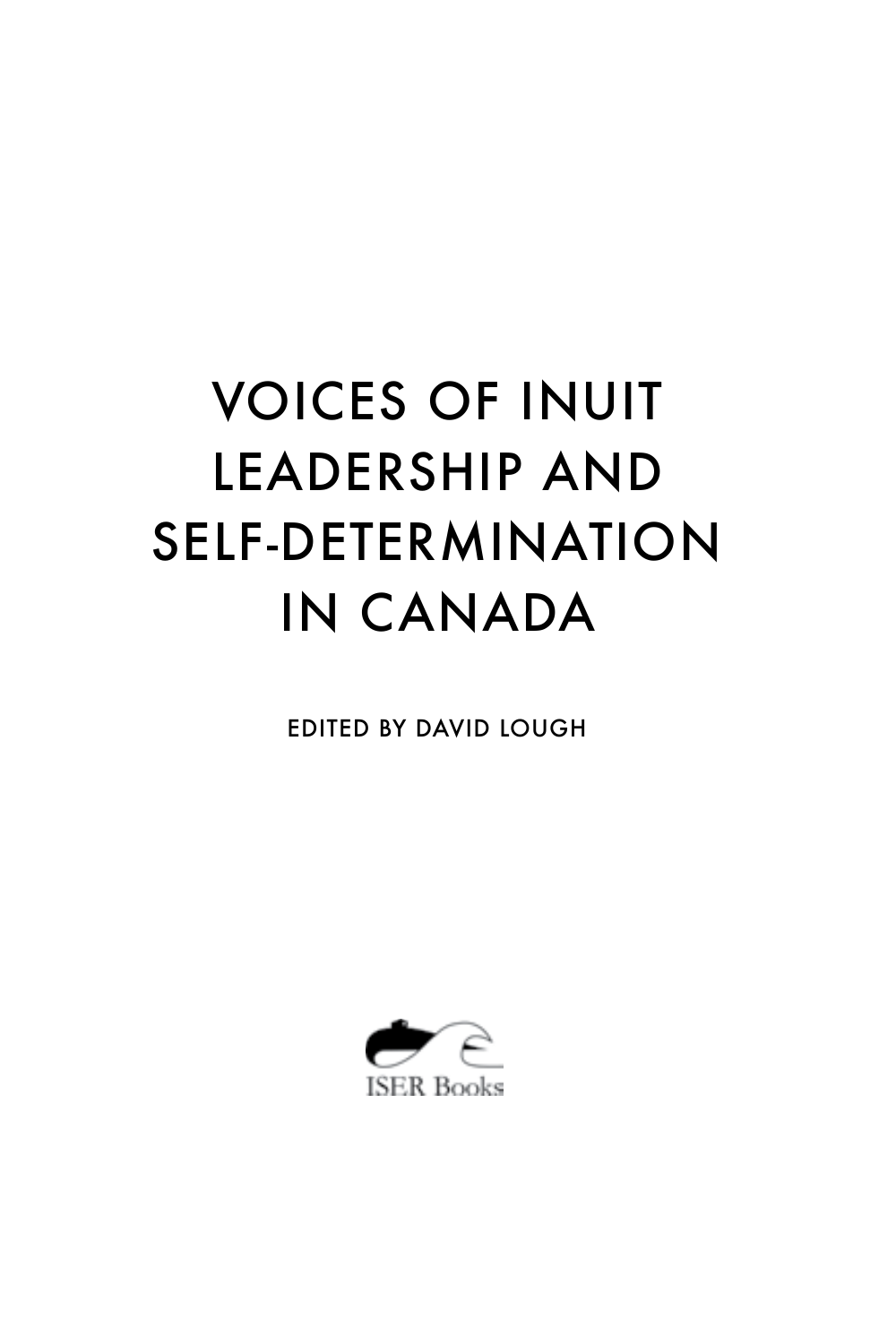#### © 2020 David Lough

All rights reserved. No part of this publication may be reproduced, stored in a retrieval system, or transmitted in any form or by any means, without the prior written consent of the publisher.

#### LIBRARY AND ARCHIVES CANADA CATALOGUING IN PUBLICATION

Title: Voices of Inuit leadership and self-determination in Canada / edited by David Lough.

Names: Lough, David, 1947- editor.

Series: Social and economic papers ; no. 38.

Description: Series statement: Social and economic papers ; 38 | Chapters inspired by a conference, the 2016 Inuit Studies Conference, held in St. John's, Newfoundland and Labrador. | Includes bibliographical references and index.

Identifiers: Canadiana (print) 20200240110 | Canadiana (ebook) 2020024020X | ISBN 9781894725699 (softcover) | ISBN 9781894725705 (PDF) | ISBN 9781894725712 (HTML) | ISBN 9781894725729 (Kindle)

Subjects: LCSH: Inuit—Canada. | LCSH: Leadership—Canada. | LCSH: Community leadership—Canada. |LCSH: Inuit—Canada—Politics and government. | CSH: Native leaders—Canada.

Classification: LCC HM781 .V65 2020 | DDC 303.3/40899712071—dc23

Cover photograph: © Eldred Allen (grasswork basket by Naomi Williams) Cover design: Alison Carr Page design and typesetting: Alison Carr Copy editing: Iona Bulgin

Published by ISER Books Institute of Social and Economic Research Memorial University of Newfoundland PO Box 4200 St. John's, NL A1C 5S7 www.hss.mun.ca/iserbooks/

Printed in Canada 26 25 24 23 22 21 20 1 2 3 4 5 6 7 8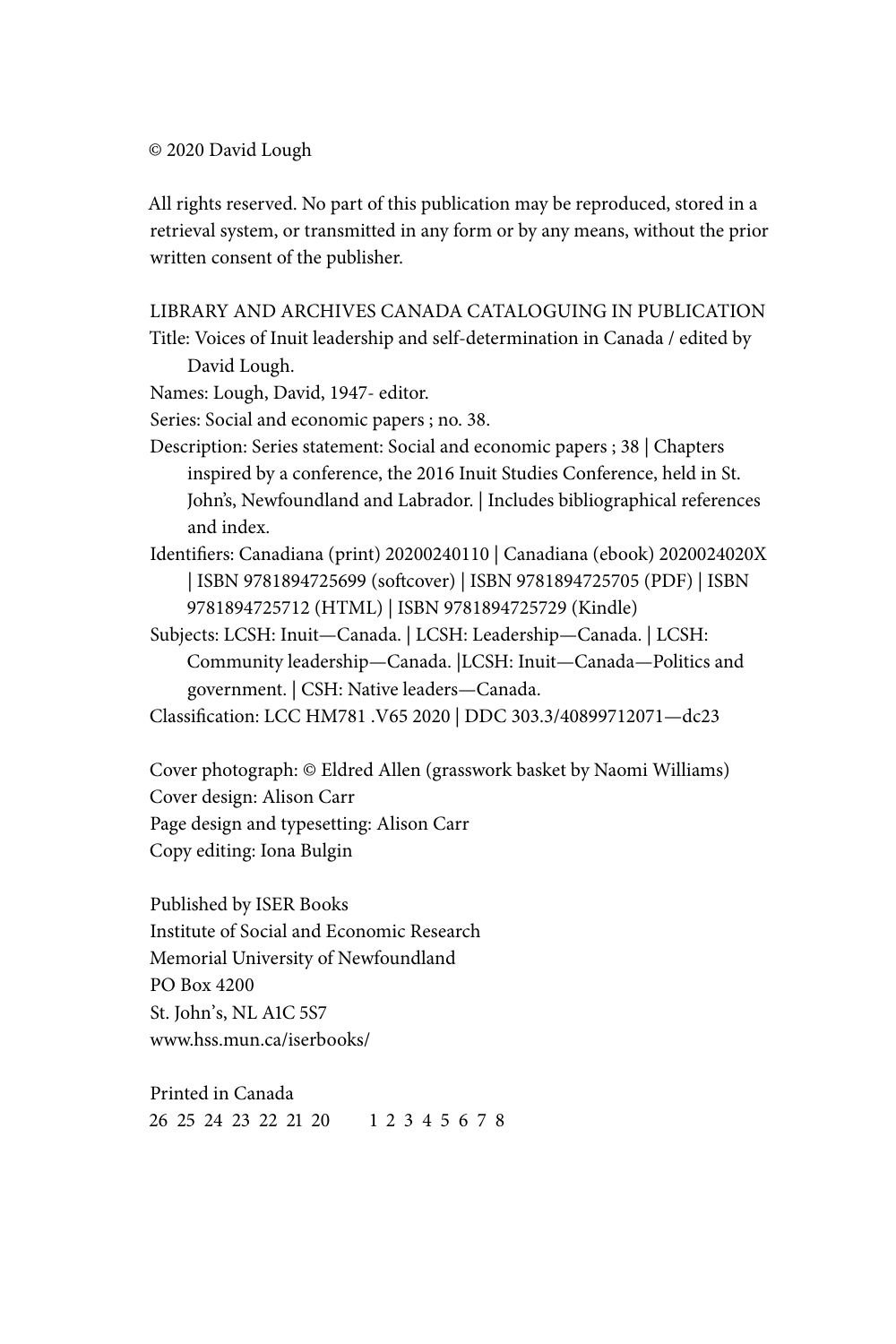## **Contents**

*Acknowledgements |* 9

Introduction | *Tom Gordon, David Lough, and Lisa Rankin* | 11

## **I. Leadership**

The Path to Self-Determination | *Natan Obed* | 25

Inuit Youth Today | *Maatalii Aneraq Okalik* | 45

Inuit Women's Leadership: A Nunatsiavut-Based Narrative *Andrea Procter, Beverly Hunter, and Charlotte Wolfrey* | 61

Labrador Inuit Leadership—1970s to 2005 | *David Lough* | 91

## **II. Self-Determination and Governance**

The Nunavut Land Claims Agreement: A Modern Treaty *Bruce Uviluq* | 117

Institutional Design and Inuit Governance: Nunatsiavut and Nunavut Compared | *Graham White and Christopher Alcantara* | 125

Reclaiming Inuit Knowledge in Pursuit of Self-Governance: Regulating Research through Relationships | *Amy Hudson and Julie Bull* | 159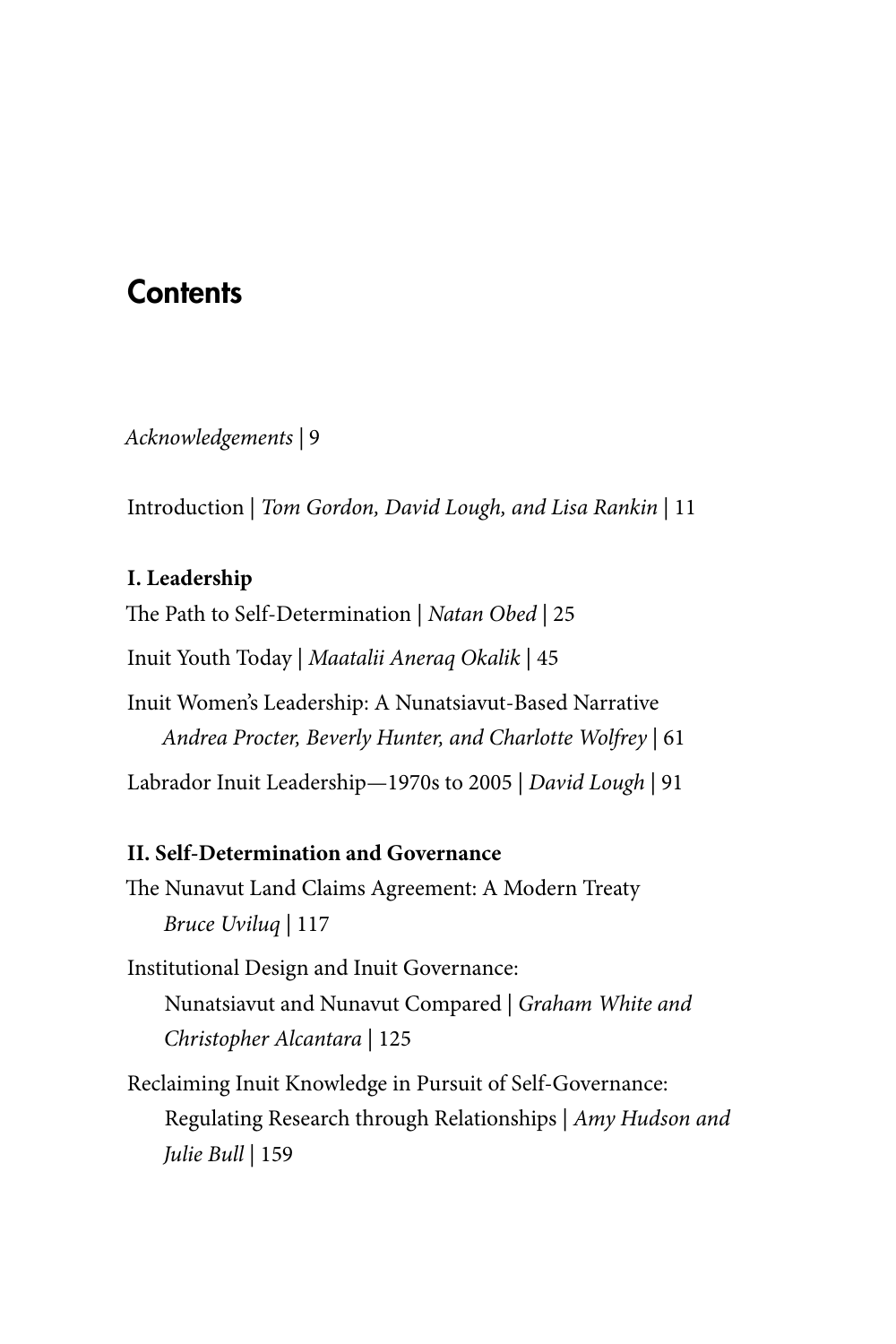Strengthening Inuit Self-Determination in Research: Perspectives from Inuit Nunangat | *Natan Obed, Scot Nickels, Ellen Avard, and Jennifer Parrott* | 183

*Notes on Contributors |* 207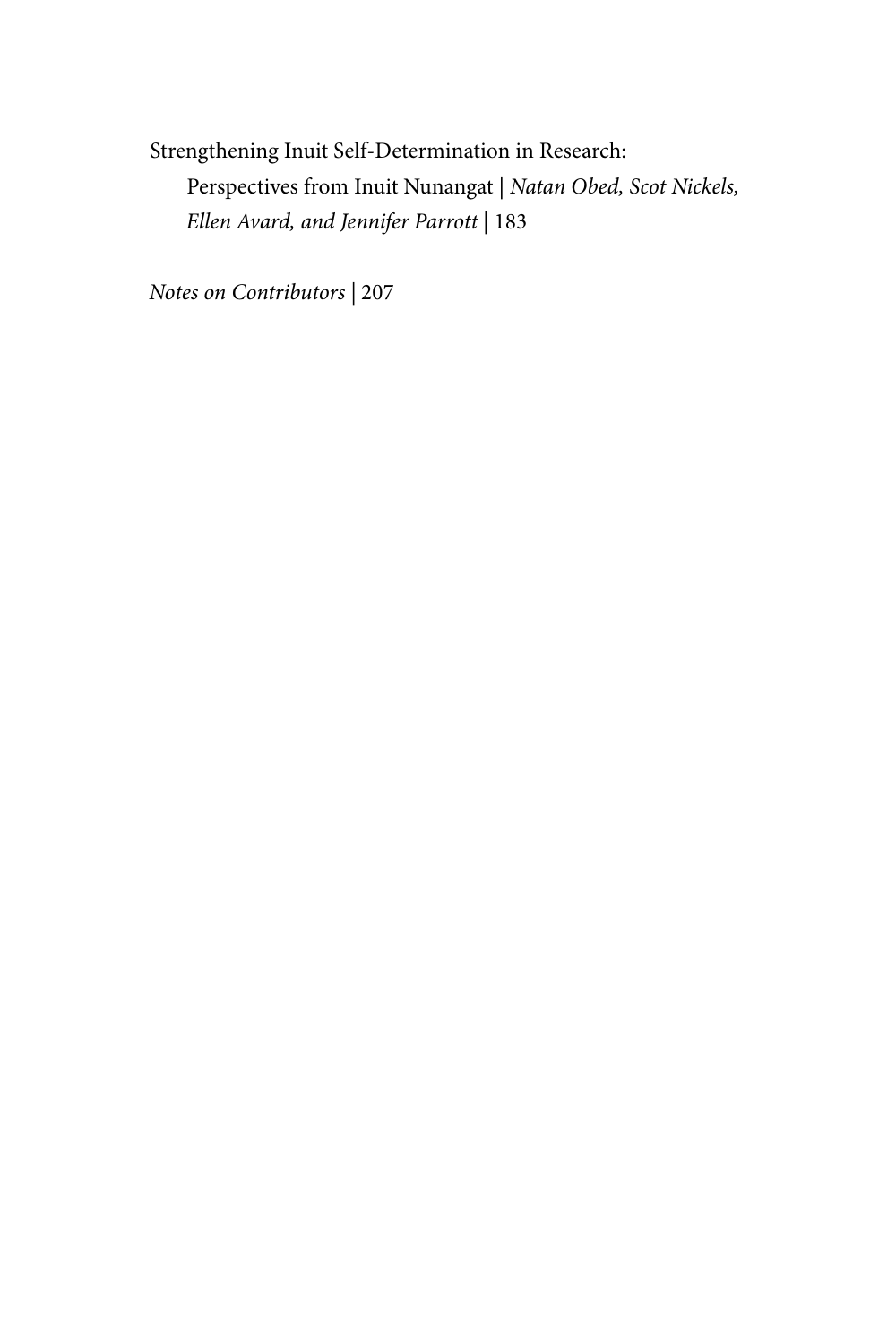

Inuit regions in Canada referred to in this book.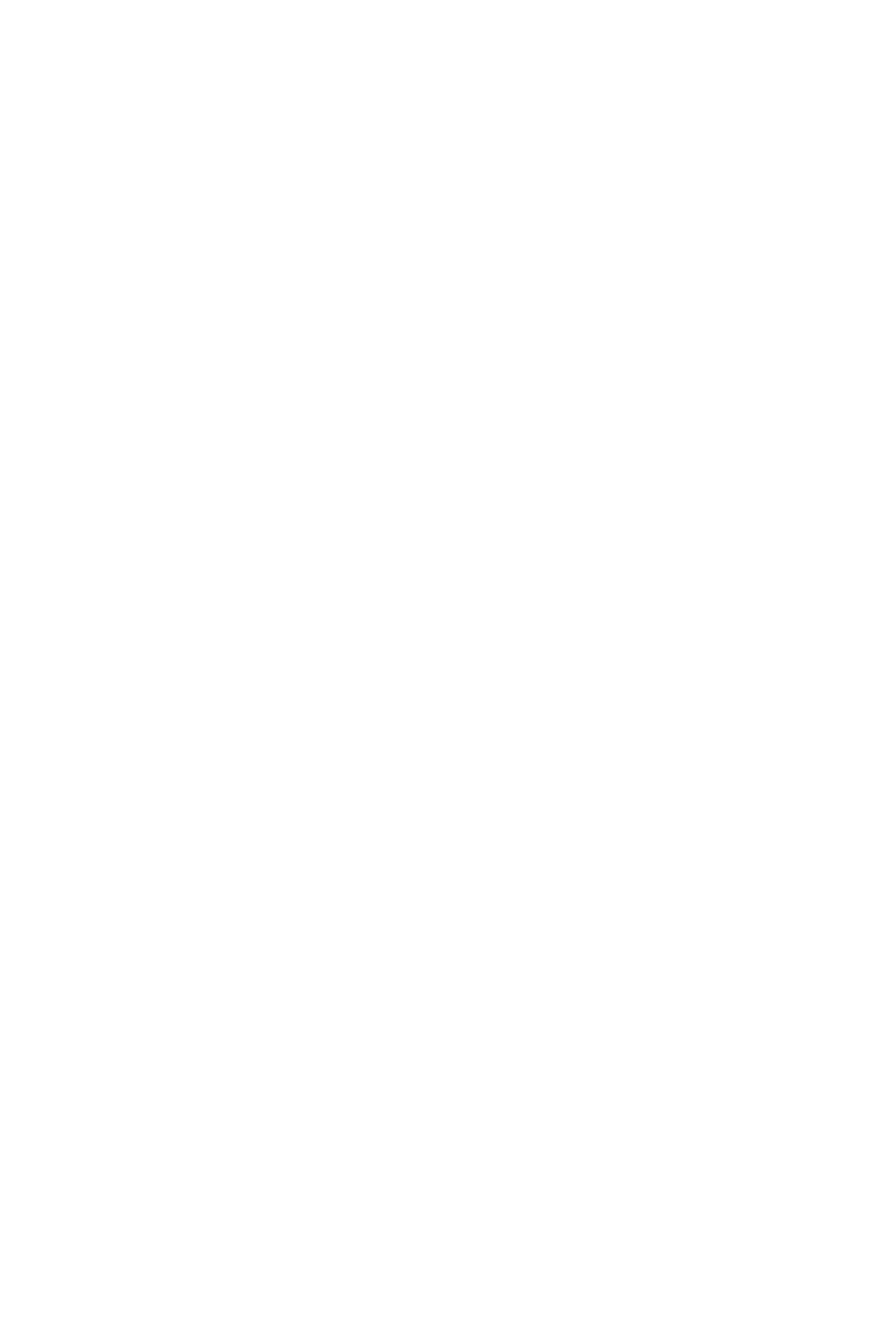## Acknowledgements

This volume is an outcome of the 20th Biennial Inuit Studies Conference, hosted in St. John's, Newfoundland and Labrador, by the Nunatsiavut Government and Memorial University. The conference and all the publications which resulted from it were made possible by the generous financial and logistical support of the Nunatsiavut Government Department of Culture, Tourism and Recreation and several federal agencies including the Department of Indigenous and Northern Affairs (INAC), the Department of Canadian Heritage (PCH), and Parks Canada.

For its part, Memorial supported the conference through financial contributions from its research, teaching, and engagement programs. The Tradition and Transition Partnership, administered by MUN, made further financial contributions, generously supplemented by a SSHRC Connections Grant to cover costs associated with keynote and international speakers.

Chapters that began as keynote addresses and panel discussions were transcribed by student research assistant Michelle Saunders. The publication of this volume would not have been possible without the generous and valuable editorial assistance provided by Dr. Peter Ramsden. We are also grateful for the encouragement and support of ISER Books and, in particular, its academic editor, Dr. Fiona Polack.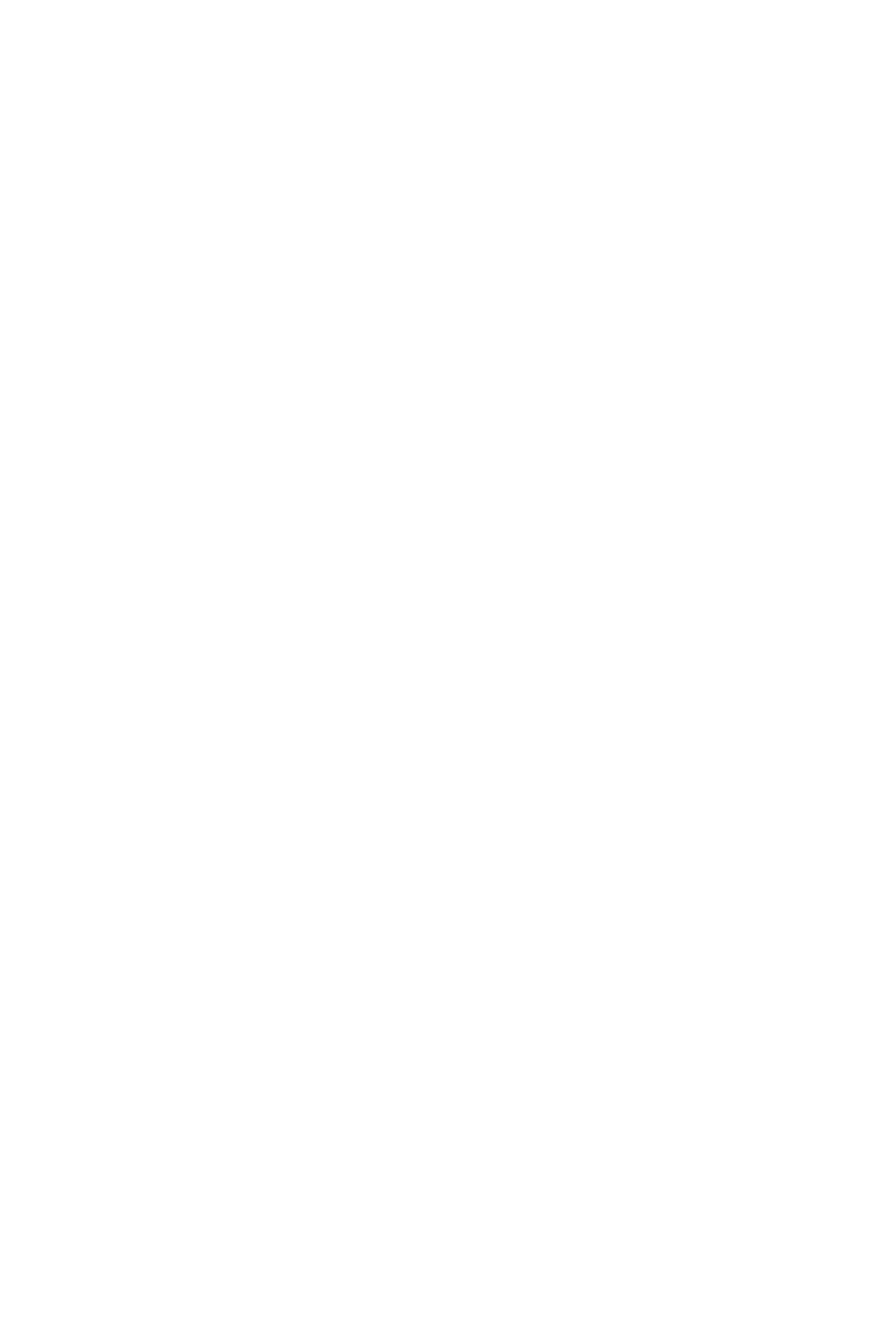# Introduction

*Tom Gordon, David Lough, and Lisa Rankin*

In 2015 the Nunatsiavut Government and Memorial University of Newfoundland were awarded a five-year SSHRC Partnership Grant, Tradition and Transition among the Labrador Inuit. The central tenet of the partnership was to provide a respectful forum from which to co-create and share Inuit and academic knowledge deemed beneficial to Inuit self-governance. Following lengthy community consultations, leadership emerged as a primary theme to be addressed by the partnership. From the fifteenth century to achieving self-government in 2005, Labrador Inuit have lived and expressed traditions of leadership passed between generations and across a history of engagement with other Indigenous peoples, transient Europeans, and ultimately settlers. Though well documented, this history had been less than fully considered, but as Nunatsiavut moves forward from its birth as a political entity to a mature expression of a contemporary Indigenous society, the Inuit of Labrador hope to develop a profound understanding of how cultural traditions could guide them into that future.

The Tradition and Transition Research Partnership has focused on past, current, and future leadership in order to understand the context and development of Labrador Inuit cultural identity for the purpose of strengthening Indigenous self-governance. Comparisons with other Inuit governments across the Nunangat are central to this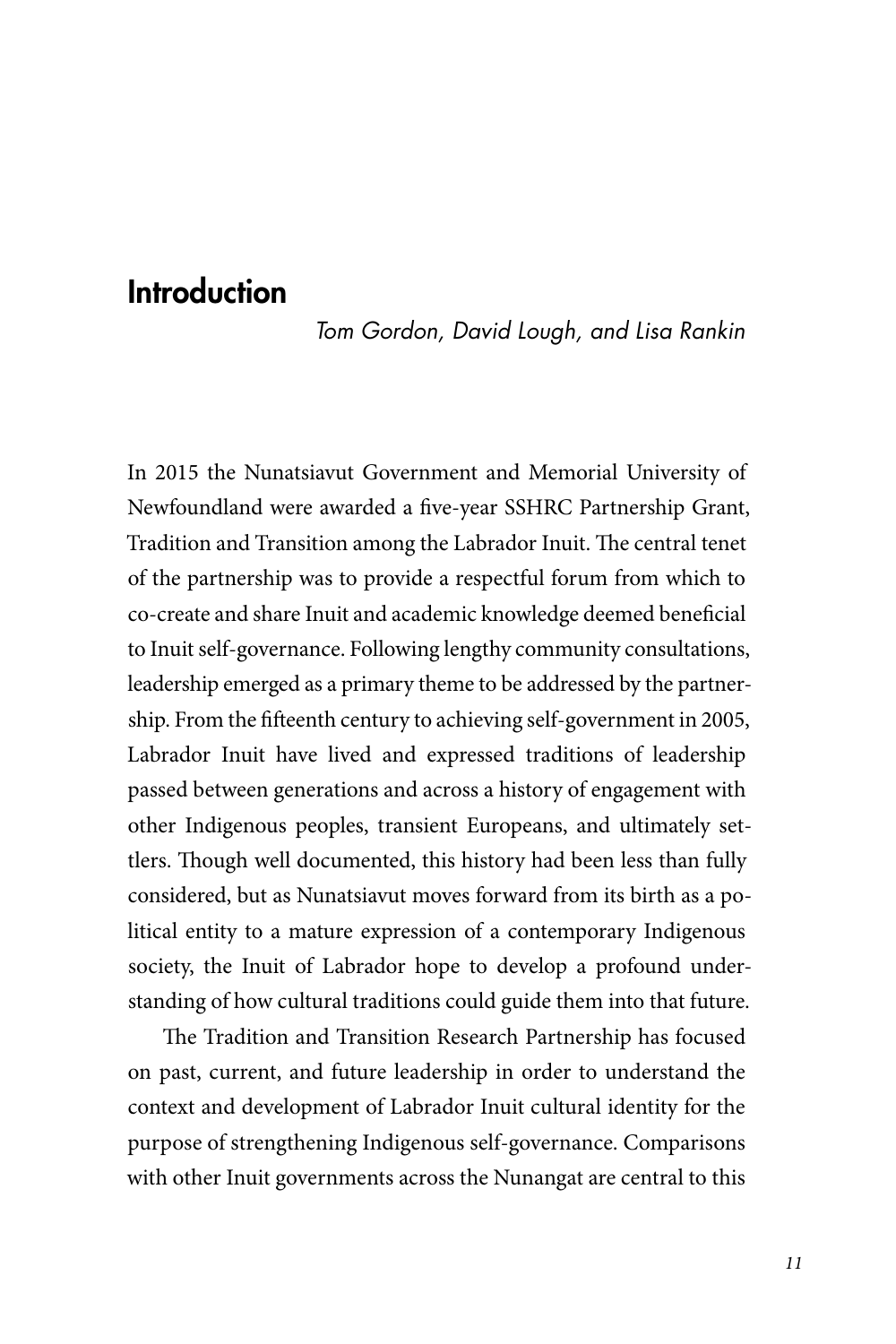work, but so too is understanding leadership from multiple perspectives. Honouring the diversity of Inuit experience across the continua of gender and age has therefore been an essential component of the partnership's methodology. More important, however, was creating accessible and culturally appropriate spaces and formats to share this knowledge. The 2016 Inuit Studies Conference, hosted by the partnership, was the first venue to put these goals to the test, allowing Tradition and Transition members to communicate research results alongside invited keynote addresses delivered by contemporary Inuit leaders, and panel sessions organized by Inuit across the Nunangat and beyond. The timeliness of our own explorations of questions around Inuit leadership was confirmed by the quantity and quality of the conference presentations.

The current volume is a collection of reflections on Inuit leadership stimulated by this conference and edited for publication by the authors in the ensuing months. What is compelling here is the broad range of perspectives brought to bear on the topic. This anthology joins voices that come from deep within Inuit society with voices that offer the perspective of external observation. These voices speak in future, present, and past tenses. From current visions of what Inuit leadership is and future challenges to the social and historical precedents which shaped it, a composite vision emerges: a vision which speaks to the meaning of Inuit leadership in twenty-first-century Canada. These perspectives converge in a pattern of complementation rather than opposition, a layering of different ways of seeing and knowing that enrich understanding as they bump into and complete one another and interlock. The very diversity of voices heard here becomes the strength of the whole as a composite picture of Inuit leadership grows.

These are the voices of both Inuit and non-Inuit, united in their commitment to understanding what Inuit leadership is, has been,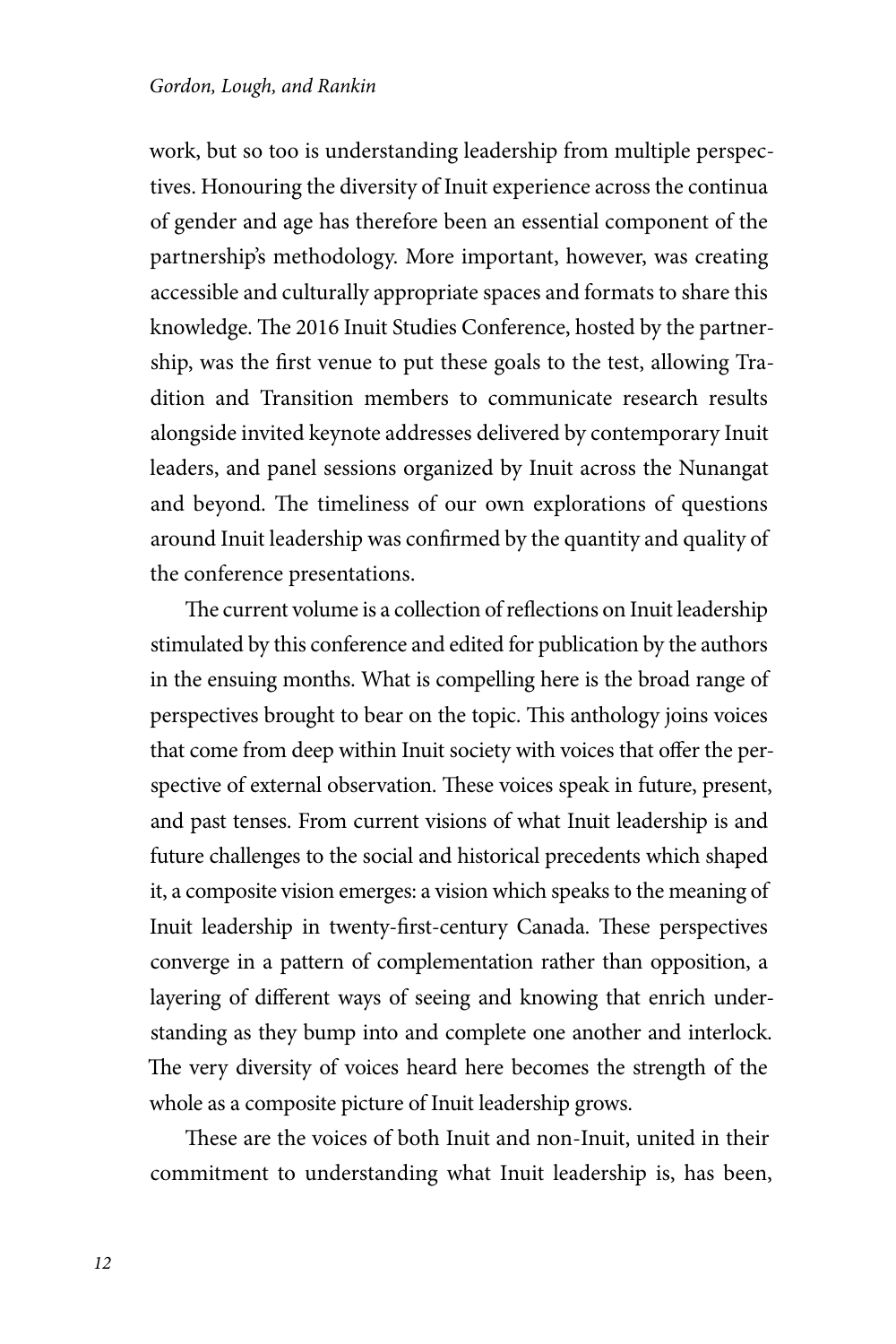and will be. Among the Inuit voices are those of leaders themselves, both present and future. We also hear from Inuit witnesses to leadership: knowledge-bearers, community stewards, questioners, activists, and observant individuals. The non-Inuit voices include academic researchers who have observed and analyzed Inuit leadership across decades and non-Inuit knowledge-workers who have spent careers working in the north, assisting in the development of social and political structures in which Inuit leadership has prospered.

But the multivocality represented here is not a simple binary division between Indigenous and non-Indigenous contributors. Inuit Nunangat has one of the youngest populations in the world. At the same time, Inuit culture places its deepest confidence in Elder knowledge. Thus, it has been critical that the voices heard here counterpoint the aspirations of youth with the wise counsel of Elders. The visions of leadership cast here reflect these perspectives well, not only in the balance of experience lived with experience anticipated but in the respect that flows across these generations.

Also represented here is a dialogue between the perspectives on leadership rooted in lived experience and those developed from observations with an outsider's perspective. These perspectives balance firstand third-person reflections, bringing with them the deep involvement inherent in the former with the objectivity essential to the latter.

The forms that these voices chose to communicate offer perhaps the most insightful complementation. Standard academic publications often suppress Indigenous knowledge, forcing observations into western frameworks. Therefore, we have chosen to allow multiple formats in this volume, preserving the diversity of knowledge and backgrounds, while making the volume accessible to a wide variety of readers. Several of the Inuit contributors have chosen the medium of storytelling to provide an understanding of what Inuit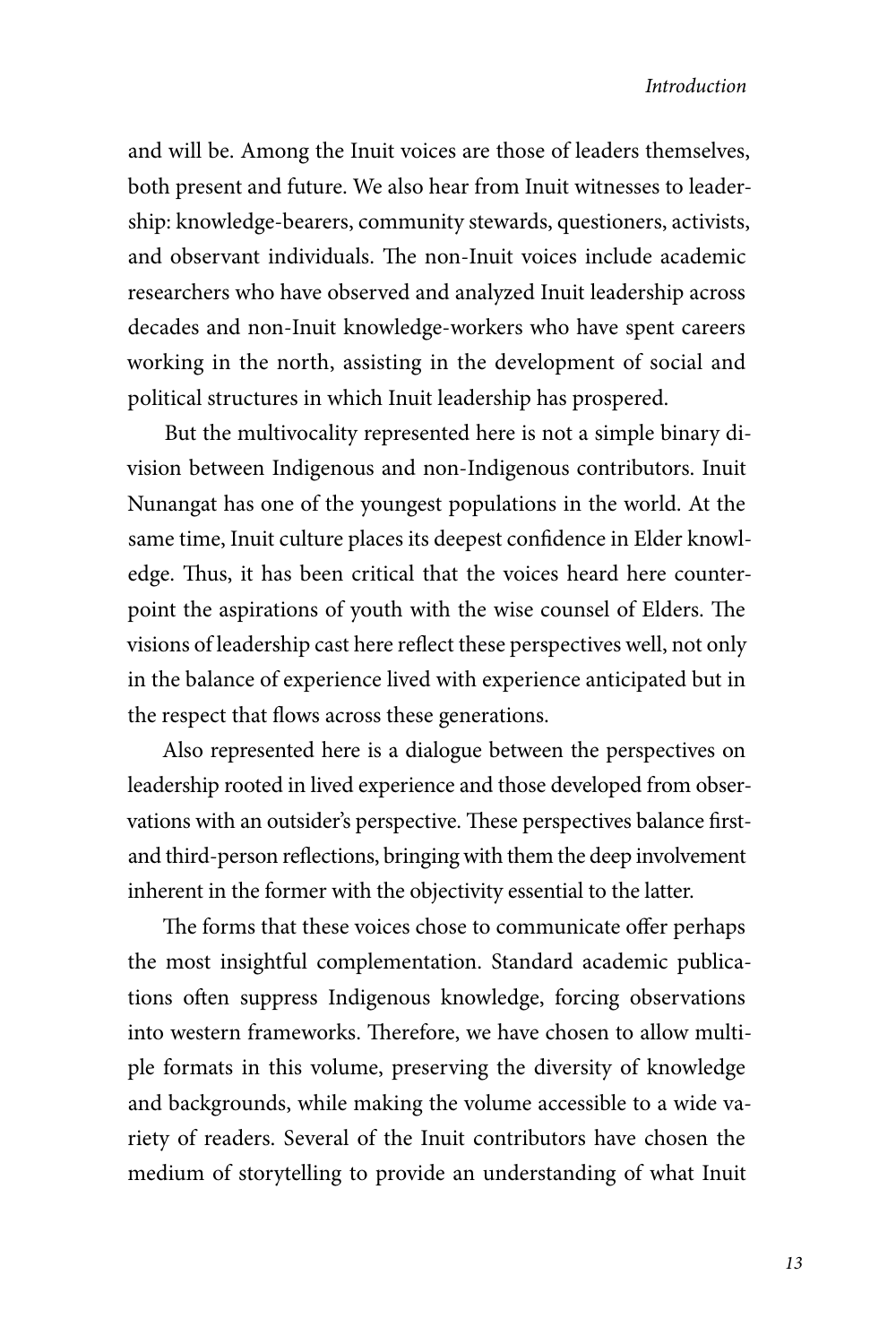leadership is. Narratives around exemplary leadership, personal vignettes, and the expression of ambitious dreams align with the traditions of Inuit storytelling. These told narratives retain a conversational voice, inviting the reader into shared confidences and aspirations. Other contributors communicate through the structured dialectic of critical discourse, assembling evidence and arguing it to a conclusion. It is along the continuum that links these two distant modes of communication that the most nuanced understandings of Inuit leadership can be found.

Equally as wide as the range of voices heard in this volume are the platforms on which Inuit leadership is exercised. While pride of place obviously falls to the political sphere, this arena for Inuit leadership which has created the movement toward self-determination is not the only form of leadership examined in these chapters. The future of Inuit Nunangat is dependent not only on strong and courageous political leadership rooted in Inuit traditions and cultural values but, equally, it will require Inuit control of the knowledge creation which will guide it with integrity through that future. Thus, while a considerable number of the chapters deal with the roots of and routes to Inuit self-determination in the political sphere, others consider the critical role that Inuit must play in establishing and controlling research agendas. In contrast to the past, where Inuit studies have been conceived and conducted largely by academic researchers from the south, recent and future practice has shifted research orientations to the expressed needs of Inuit Nunangat. Inuit have begun, and must continue, to assume full responsibility for determining and directing the research agendas based on community priorities. Research in and for Inuit Nunangat must rely on full participation of Inuit researchers and knowledge-bearers. New ways of blending traditional knowledge with scientific methods of creating knowledge have to be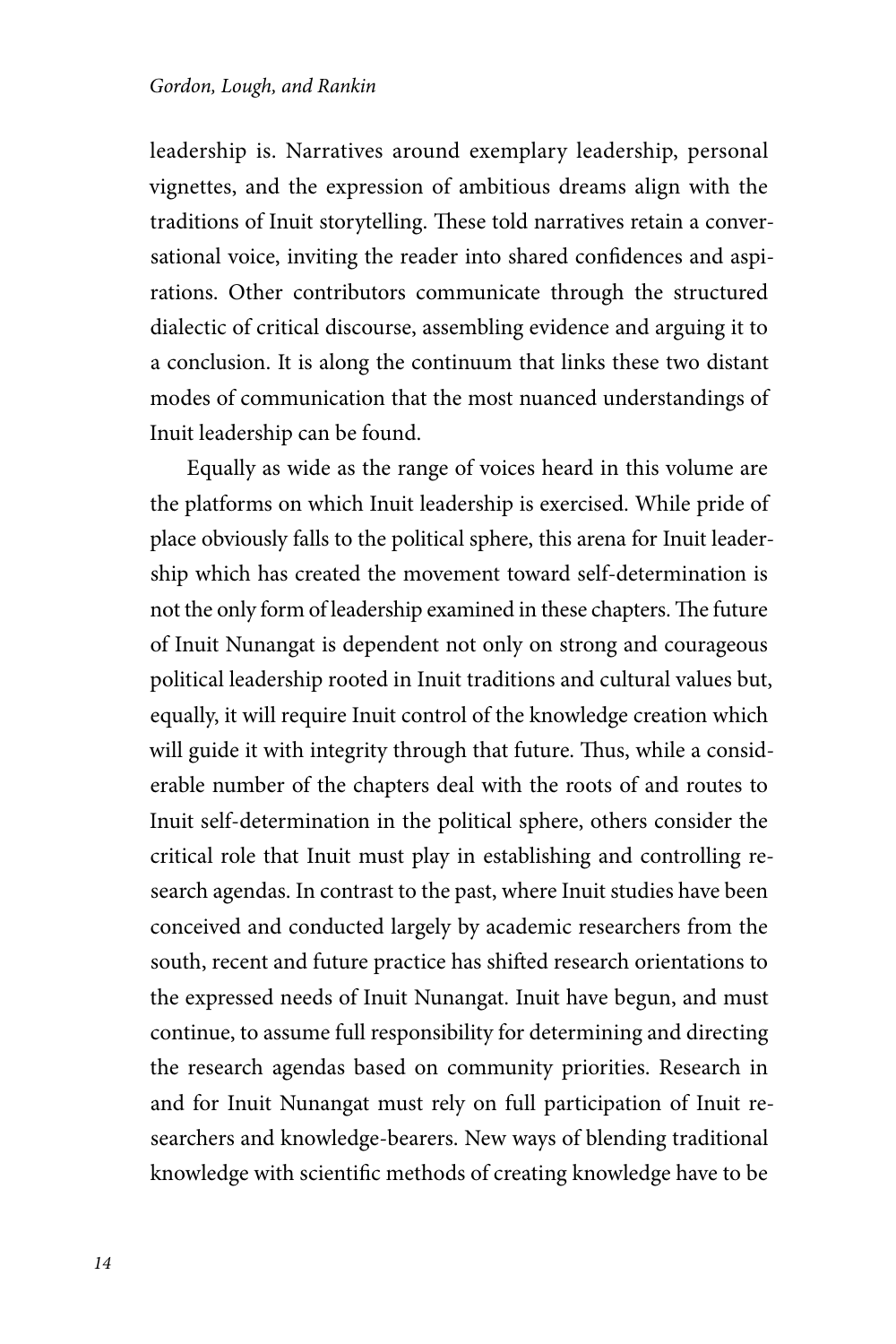forged. Accelerated opportunities for research training for Inuit need to be mandated both within the north and with partner institutions in the south. Examples of the challenges to and the essential benefits of Inuit leadership in research in the north are found in several chapters.

A further forum for understanding Inuit leadership is the cultural narrative. The stories that illustrate Inuit leadership are being reframed to reflect the unique forms and platforms for leadership in Inuit society. Their voices reveal Inuit values, values that define leadership on a scale that reflects the social conditions, community, and the physical environment shared across Inuit Nunangat. Among these are modes of leadership that are also expressions of gender. In traditional Inuit society, female and male responsibilities were diverse and complemented one another to assure the well-being of nuclear and extended families. In this context the ways in which Inuit women construct and demonstrate leadership is drawn from a distinct history of experience. Inuit women's approaches to leadership are articulated in this anthology through the voices of Inuit women leaders and researchers, as well as in the oral histories of women from across Nunatsiavut reflecting on the role models who shaped their own understanding of leadership and the ways in which that leadership is manifest in their communities.

To address questions of leadership directly, the conference organizers invited two contemporary Canadian Inuit leaders to share their visions in keynote addresses. Natan Obed's "The Path to Self-Determination" looks more to the future than the past as it charts a vision for Inuit autonomous governance in the twenty-first century. Obed challenges Inuit and Canadians alike to move beyond the settling and implementation of land claims to redefining the relationship between the Government of Canada and the Inuit as a self-determining people. A change is needed in the balance of power in defining control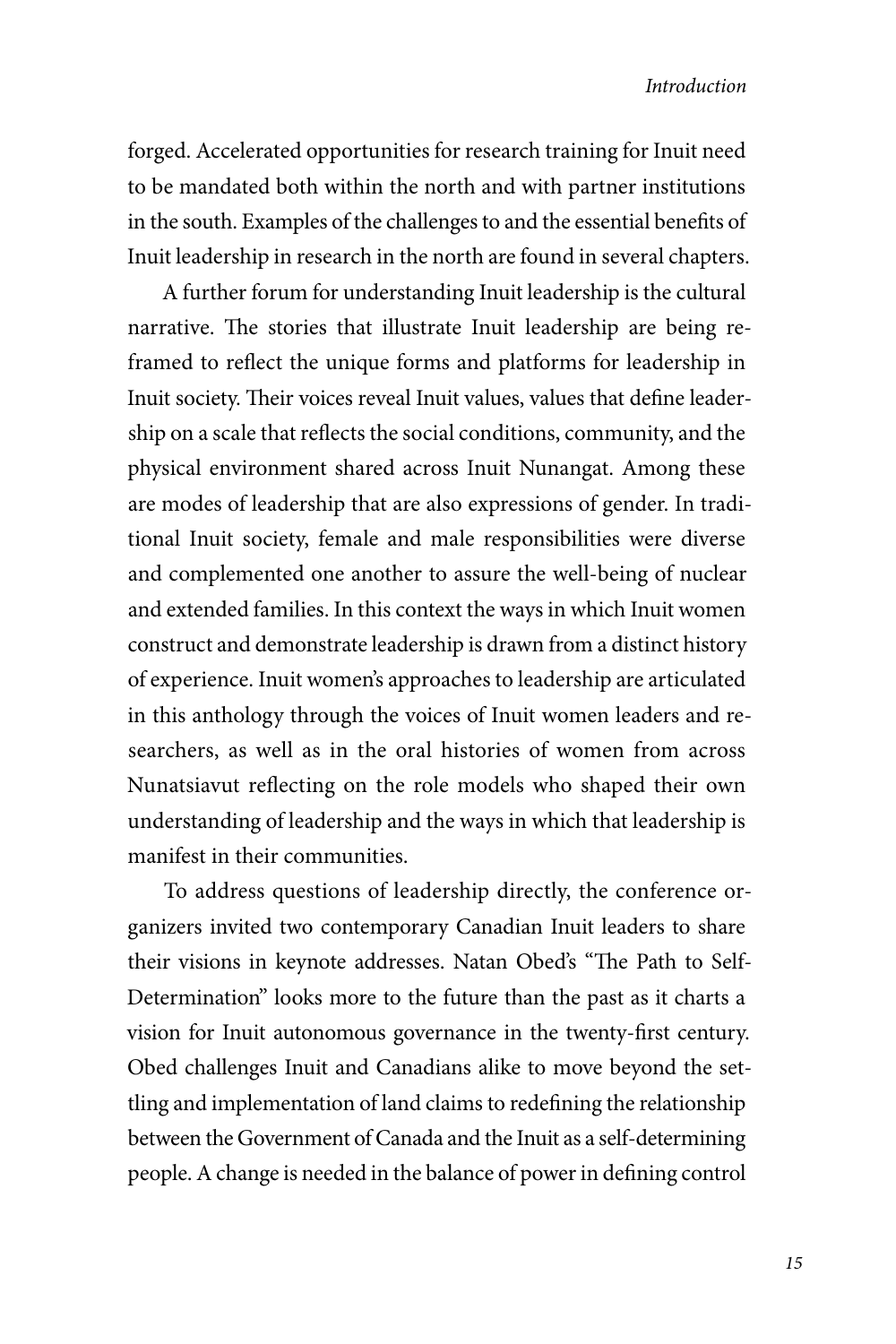of policy and resources that affect the Inuit in the seven areas that are articulated in Inuit Tapiriit Kanatami's (ITK) Strategy and Action Plan. These range from suicide prevention to the environment, to curriculum to housing, to health and wellness. In striking that new balance, Obed repeats the refrain that reconciliation must move beyond talk to action and that action must engage and respect Inuit in every aspect of decision making. As he summarizes, "The way in which everyone—all Canadians—can play a role in Inuit self-determination is to accept that we have things to say, and that we do it in a way that respects our people and also respects human knowledge" (34).

While Obed's keynote set its sights squarely on the future, the president of the National Inuit Youth Council started her keynote address with a reflective gaze toward the past. Maatalii Okalik remembered the leadership models cast by earlier generations of Inuit who laid the groundwork for the youth of her generation. She showed a 1970s video clip of Inuk land claims negotiator John Amagoalik explaining Inuit aspirations to the panelists on the TV news quiz *Front Page Challenge*. Then as now, the future for Inuit lay in vesting power in the communities. The aspirations of today's Inuit youth include strengthening their relationship to their language, culture, and cultural practices. Pride in and the practice of culture are the keys to combatting the problems that plague these youth: suicide, educational deficits, and social disenfranchisement. Inuit youth need a knowledge of the catastrophes in recent history in order to reclaim pride in pre-colonial Inuit culture, a culture at risk of being lost. Initiatives that strengthen language and culture, implement an effective suicide prevention strategy, address social inequities, and encourage empowerment through education reflective of Inuit values are the necessary steps to true and meaningful reconciliation.

The social and cultural determinants of leadership and governance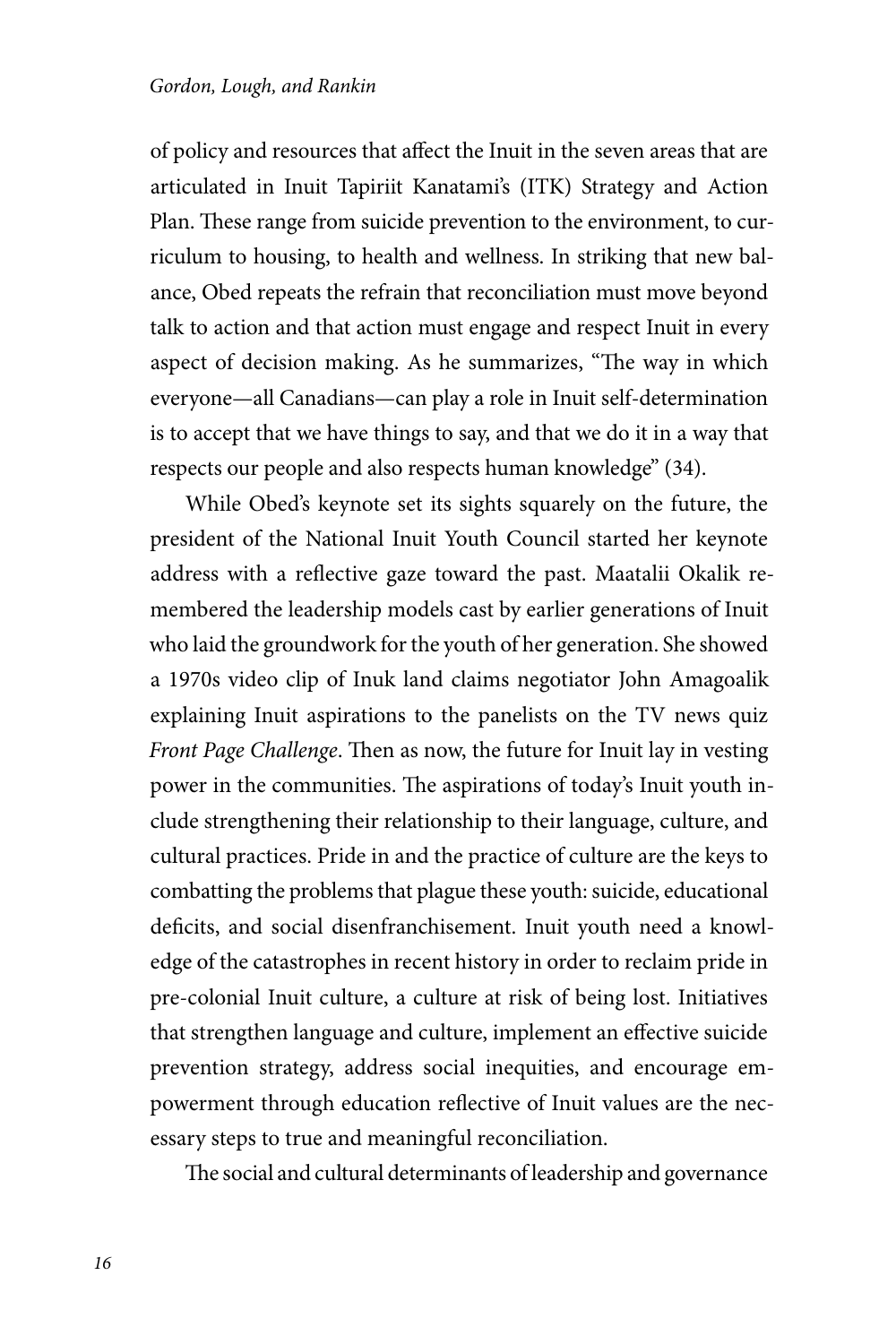are explored through close lenses in the collaborative project *Daughters of Mikak: Celebrating Inuit Women's Leadership in Nunatsiavut*. In *Daughters of Mikak*, a digital library of oral history, Inuit women of all generations across Nunatsiavut narrated the stories of the women who had shaped them. From these stories, Beverly Hunter, an addictions and trauma counsellor with Nunatsiavut's Department of Health and Social Development; Charlotte Wolfrey, AngajukKâk of Rigolet and an advocate against family violence; and Andrea Procter, social justice researcher and an adjunct professor in Memorial University's Department of Gender Studies, have extrapolated profiles of Inuit women's leadership in "Inuit Women's Leadership: A Nunatsiavut-Based Narrative." This chapter's chorus of Inuit voices illustrates and honours the distinct leadership style of women in Nunatsiavut who created social networks that have withstood the impacts of colonialism.

David Lough charts a parallel trajectory for Nunatsiavut as a whole, focusing particularly on the qualities of leadership demonstrated by the architects of Nunatsiavut, in "Labrador Inuit Leadership—1970s to 2005." Formerly deputy minister of Culture, Recreation and Tourism in the Nunatsiavut Government, Lough worked in various capacities with Labrador Inuit leaders across four decades. While the Nunatsiavut Government is a young political entity, it was born out of more than thirty years of reflection and negotiation on social authority and mediated political culture. That gestation was informed by more than 250 years of simultaneous resistance, negotiation, and empowerment between the Labrador Inuit and European/ southern colonial powers. Lough offers an informed and personal observation on Nunatsiavut's march toward self-determination.

Two chapters relate the evolution of Inuit self-governance in Canada in the first decades of the twenty-first century and offer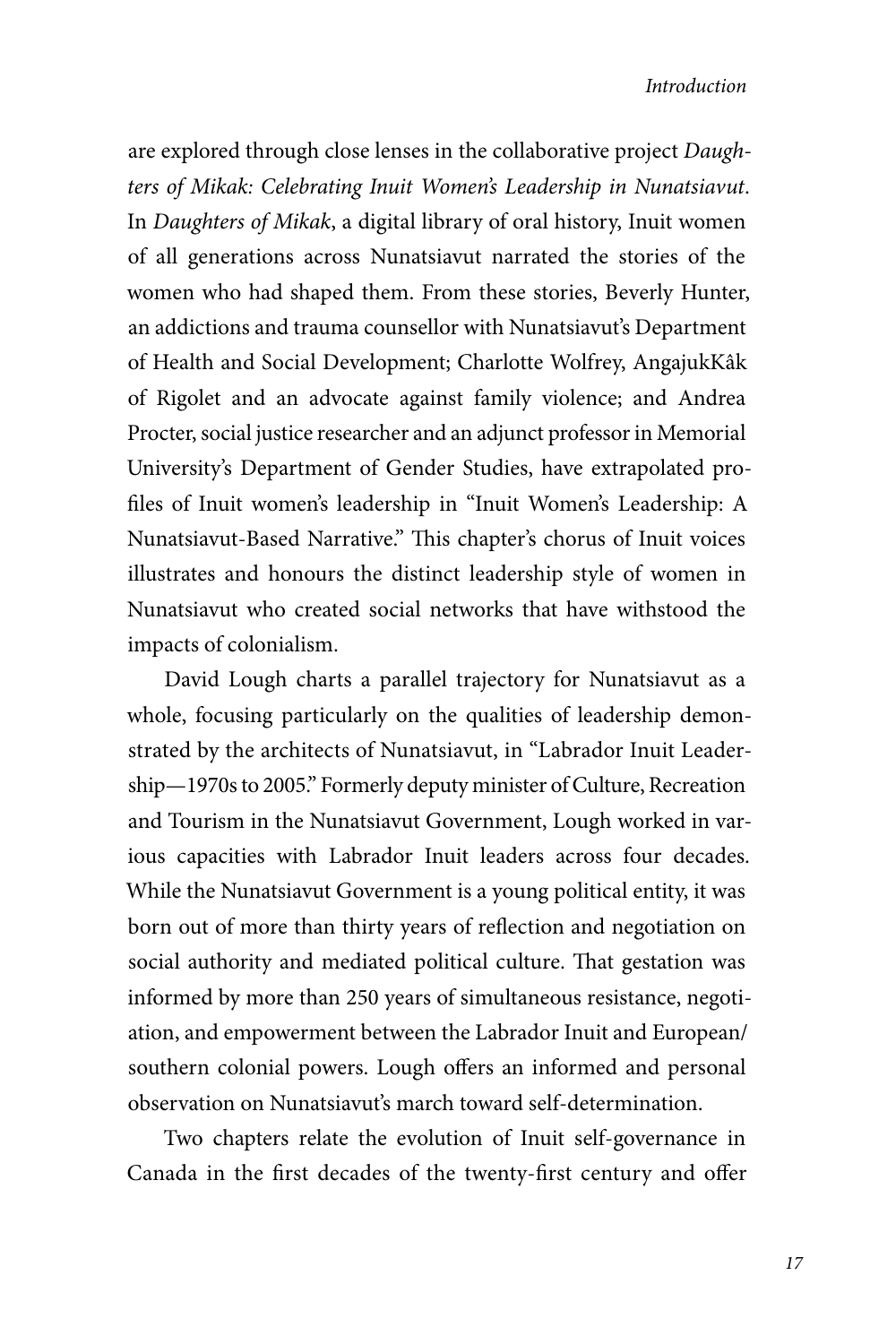preliminary assessments of the effectiveness of the institutions which have emerged and the accomplishments of the individuals who have led them. Bruce Uviluq, a negotiator with the Legal Services Division at Nunavut Tunngavik Incorporated (NTI), examines the creation of the territory of Nunavut in "The Nunavut Land Claims Agreement: A Modern Treaty." Modern treaties with Indigenous peoples, like Nunavut's 1993 land claims agreement with Canada, share one theme: resources. Uviluq premises his discussion on the "hard truth … that if the resources were not on Indigenous peoples' lands, we probably would not have treaties today" (117). Uviluq surveys the comprehensive land claims settlements in Canada since 1975, leading to the Nunavut Land Claims Agreement (NLCA), signed in 1993 after seventeen years of negotiations and creating the Territory and Government of Nunavut. The NLCA established innovative governing structures to facilitate co-management of resources and to assure that benefits would return to Inuit. However clear these frameworks, the implementation has not been without complications, largely rooted in cultural differences in understanding the frameworks. While the Inuit regarded them as the bases for discussions, the federal government saw them as a *fait accompli*. A 2016 lawsuit by the NTI representing the Inuit of Nunavut against the federal government for NLCA non-compliance was settled in favour of the Inuit with a cash settlement and a markedly improved process for treaty implementation.

To add analysis to the narrative of the path to political autonomy, political scientists Graham White and Christopher Alcantara draw insightful comparisons between the two jurisdictions in "Institutional Design and Inuit Governance: Nunatsiavut and Nunavut Compared." Both White, an emeritus professor of Political Science at the University of Toronto, and Alcantara, an associate professor of Political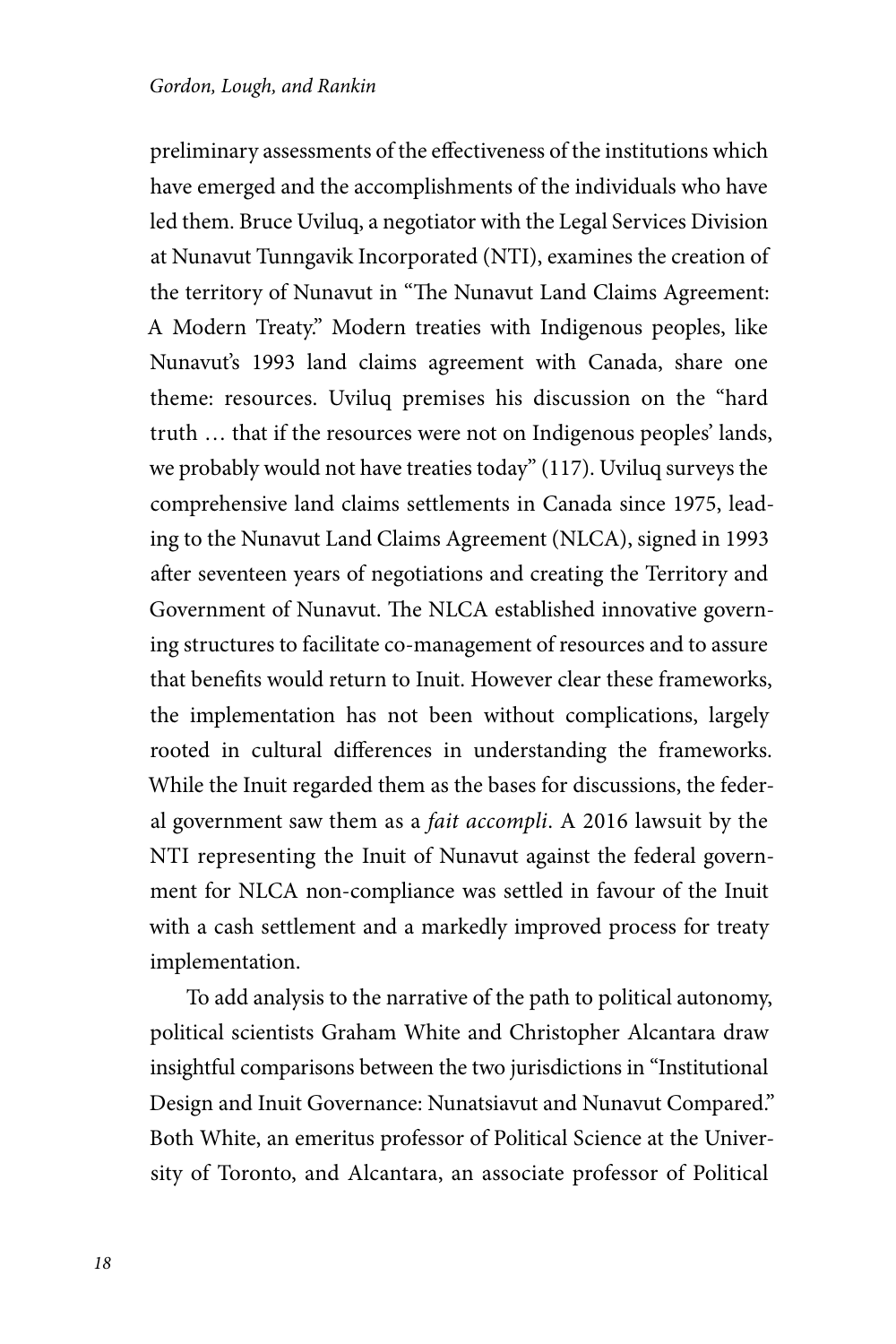Science at the University of Western Ontario, have published extensively on governance and intergovernmental co-operation between Indigenous and non-Indigenous communities in Canada. Their detailed comparison of Inuit governance in Nunatsiavut and Nunavut examines the differences and similarities in categories of representation and participation between the self-government of the Labrador Inuit as an autonomous Inuit region within a province and the "public" government of Nunavut, a territory with responsibility for Inuit and non-Indigenous citizens. Though many commonalities can be cited in the goals and aspirations to promoting Inuit representation, inclusiveness, responsiveness, and participation, stark contrasts between these two Inuit jurisdictions have resulted from fundamental differences in governance structures and practices; in the historical context of land claims negotiation; in the size, makeup, and geographic distribution of populations; and in the relationships to other levels of government. While White and Alcantara pass no judgment on these differences, their comparisons offer analysis which may "help Inuit better understand the effects of their institutional design choices and whether reforms are needed to achieve the priorities of their residents, beneficiaries, and political leaders" (126).

Self-determination necessitates agency in knowledge creation. The relationship between research agency and political autonomy is made explicit in Amy Hudson and Julie Bull's "Reclaiming Inuit Knowledge in Pursuit of Self-Governance: Regulating Research through Relationships." Both authors have been engaged with research governance in the southern Inuit communities of NunatuKavut in central and coastal Labrador. Amy Hudson, manager of Research, Education and Culture at the NunatuKavut Community Council (NCC), is a PhD candidate at Memorial University specializing in Inuit community governance, self-determination, and sustainability.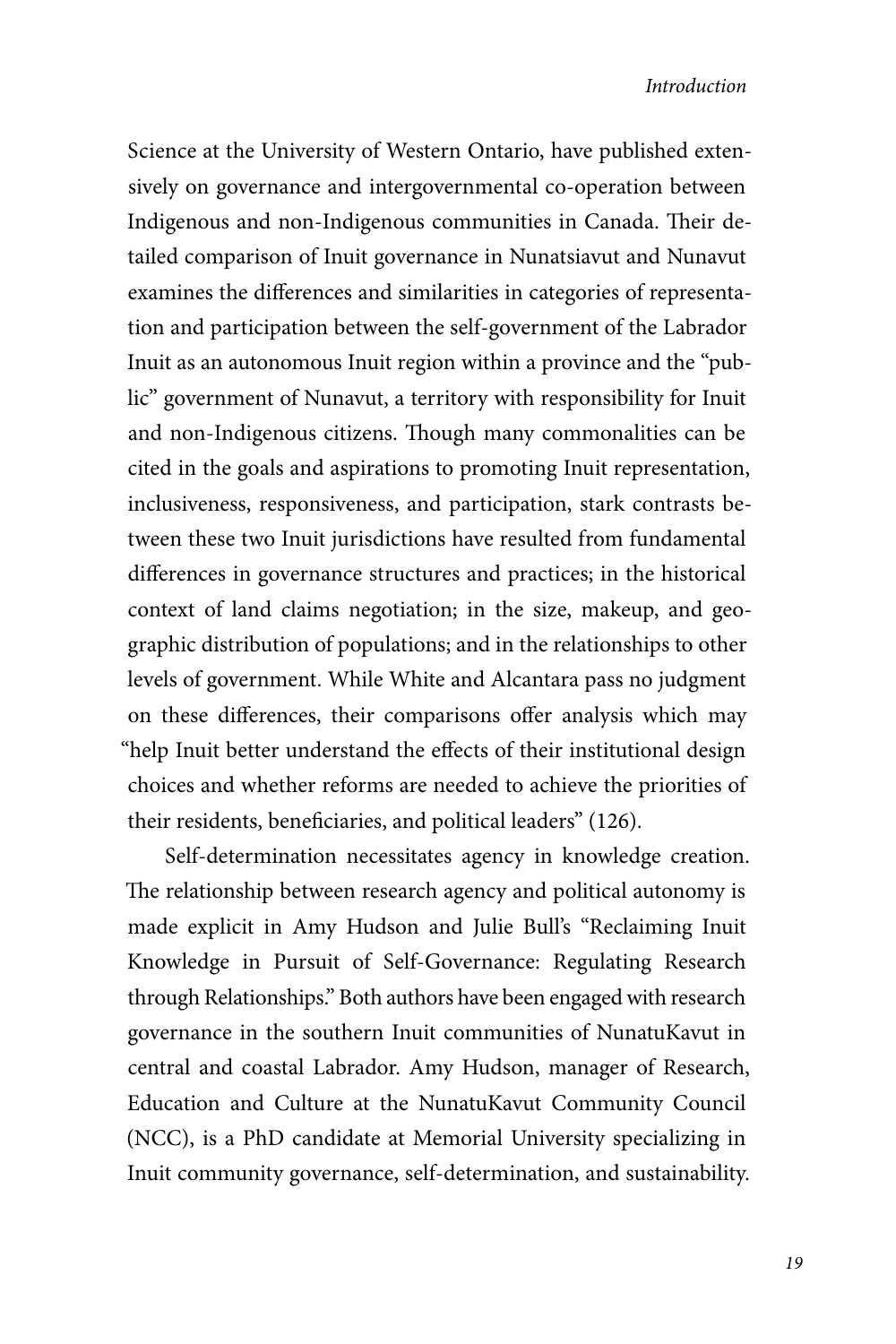Julie Bull, who holds a PhD in Indigenous research ethics, has more than fifteen years of experience in community-based research and education with Indigenous communities and is currently a Research Methods Specialist at the Centre for Addiction and Mental Health (CAMH). Projects undertaken in three pilot communities, together with a vast literature on Indigenous-led research, have brought them to an understanding of how Inuit autonomy in research both influences and creates pathways for Inuit self-determination. Further, they demonstrate how research grounded in relationships based on respect and reciprocity further enhance community capacity and outcomes by building on the strengths, expertise, and local knowledge of Inuit in their time and place.

Inuit agency in setting, directing, and fully participating in the research agenda is vital to the future of Inuit autonomy. Several conference presentations narrated the successes and lessons of community-driven, Inuit-led research projects from across the circumpolar north. From community monitoring initiatives to best practices in research training in the north, the recurrent theme focused on research autonomy by and for Inuit. One of the more interesting presentations was a roundtable organized by the Inuit Qaujisarvingat the Inuit Knowledge Centre at ITK. Transcribed and annotated as "Strengthening Inuit Self-Determination in Research: Perspectives from Inuit Nunangat," the roundtable was anchored on presentations by representatives of the research agencies from regions of Inuit Nunangat. Moderated by ITK president Natan Obed, the roundtable's host, Inuit Qaujisarvingat, was represented by Scot Nickels, ITK's Special Advisor on Monitoring, Evaluation, and Learning. Nickels opened the discussion with an overview of ITK's Inuit Research Strategy. With a mandate of achieving Inuit self-determination in research, the strategy's objectives include developing Inuit-specific